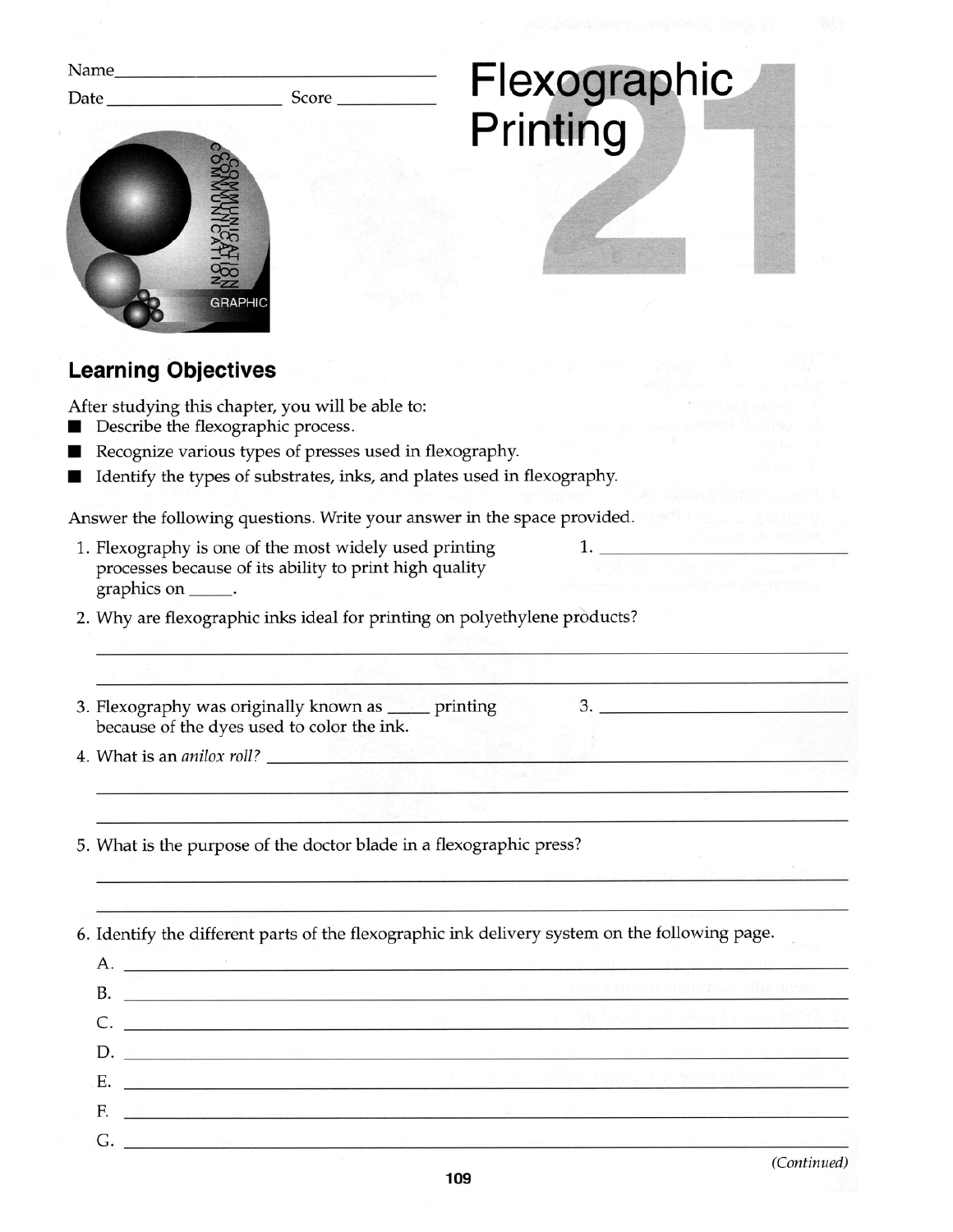

- 7. A(n) flexographic press has separate print stations 7. placed in a straight line.
	- a. two-cylinder
	- b. central impression cylinder
	- c. stack
	- d. inline
- 8. Flexographic presses are <u>equilibrium</u> printing machines and print 8. on every <u>or a</u> of the cylinders to a moving web of substrate material.
- 9. The <u>same press</u> shown below was the first type of press 9. developed for flexographic printing.



- 10. What are two limitations of the rubber plate molding process?
- 11. plates have a longer life than rubber plates and will 11. eventually dominate the flexographic industry.
- 12. What type of plate is imaged directly by a computer?
- 13. Flexographic plate elongation depends on what two factors?